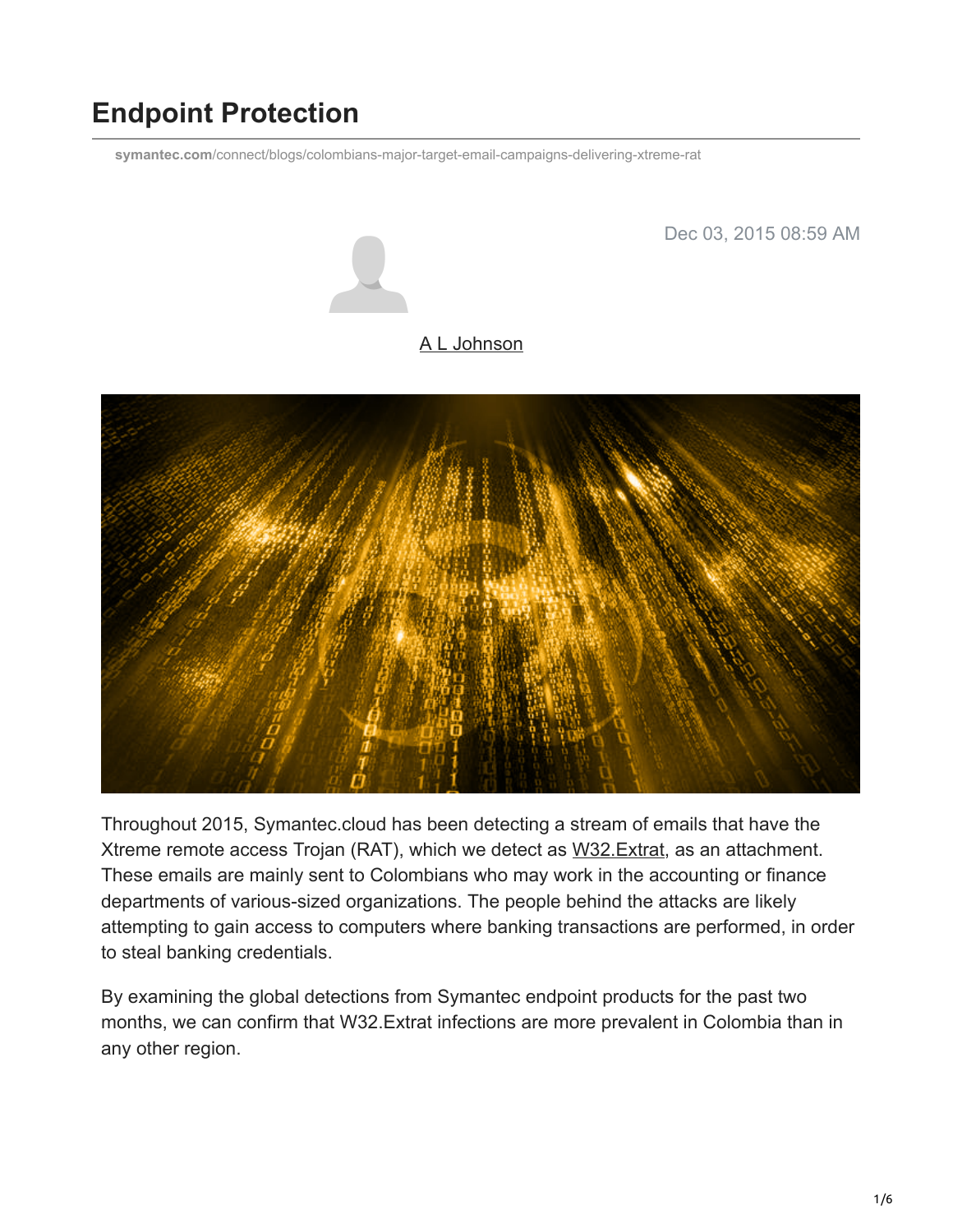

*Figure 1. Top five regions reporting W32.Extrat infections*

We combined email data from Symantec.cloud with telemetry from Symantec endpoint products to cluster together attack activity. Through our analysis, we identified what appear to be distinct sets of attackers. Over 2015, at least four main groups have been sending emails with W32.Extrat attachments in order to compromise Colombia-based targets. We also found that there are other smaller groups actively distributing this threat in emails. Similar uses of W32.Extrat have been [documented in the past.](https://www.fireeye.com/blog/threat-research/2014/02/xtremerat-nuisance-or-threat.html)

Symantec calls the four attack teams Caramel, Cuent, Maga, and Molotos. During our research, we grouped clusters of activity according to the attackers' command-and-control (C&C) domains. It is possible that some of these clusters are actually related to each other.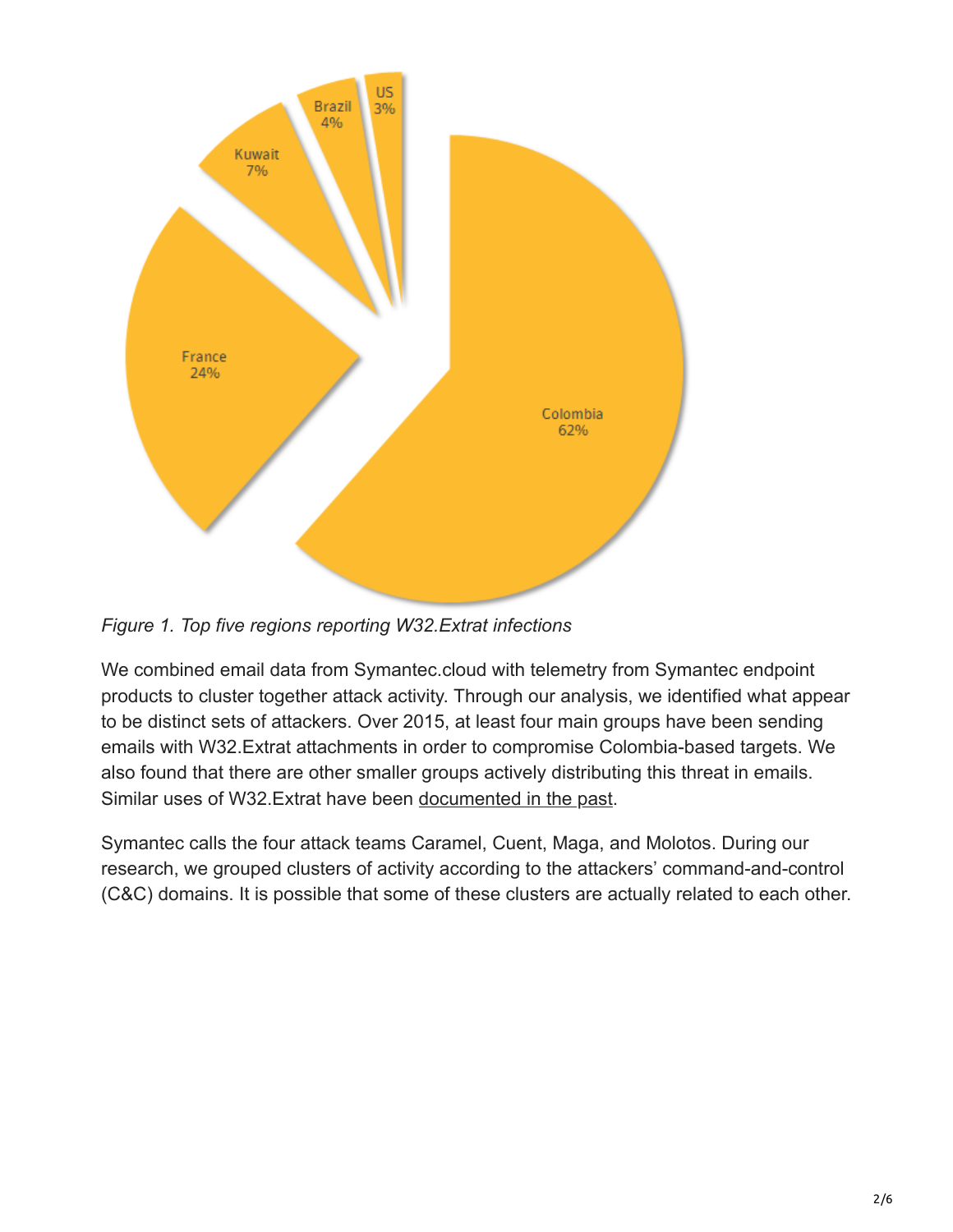

*Figure 2. Number of computers infected with W32.Extrat per attack group for one month*

|  |  |  | The attack groups generally use similar email subjects in their W32. Extrat campaigns. |  |
|--|--|--|----------------------------------------------------------------------------------------|--|
|  |  |  |                                                                                        |  |

| <b>Subject</b>                                      | <b>Group</b> |
|-----------------------------------------------------|--------------|
| NOTIFICACION FOTO COMPARENDO                        | Caramel      |
| FORMATO CORRECTO TERCERA CITACION AUDIENCIA PUBLICA | Caramel      |
| CITACION AUDIENCIA PUBLICA DENUNCIA CIVIL           | Caramel      |
| Detalles Informacion                                | Cuent        |
| Informacion Detallada                               | Cuent        |
| Demanda Asignada                                    | Cuent        |
| Estado de cuenta                                    | Cuent        |
| Juzgado Citacion                                    | Cuent        |
| Cobro Juridico                                      | Cuent        |
| Citacion Juzgado                                    | Cuent        |
| Quiero que todos vean este archivo                  | Cuent        |
| Quiero que vean este archivo                        | Cuent        |
| Carta De Cobro                                      | Cuent        |
| <b>Recibos En Mora</b>                              | Cuent        |
| Proceso En Mora                                     | Cuent        |
| Estado De Cuenta                                    | Maga         |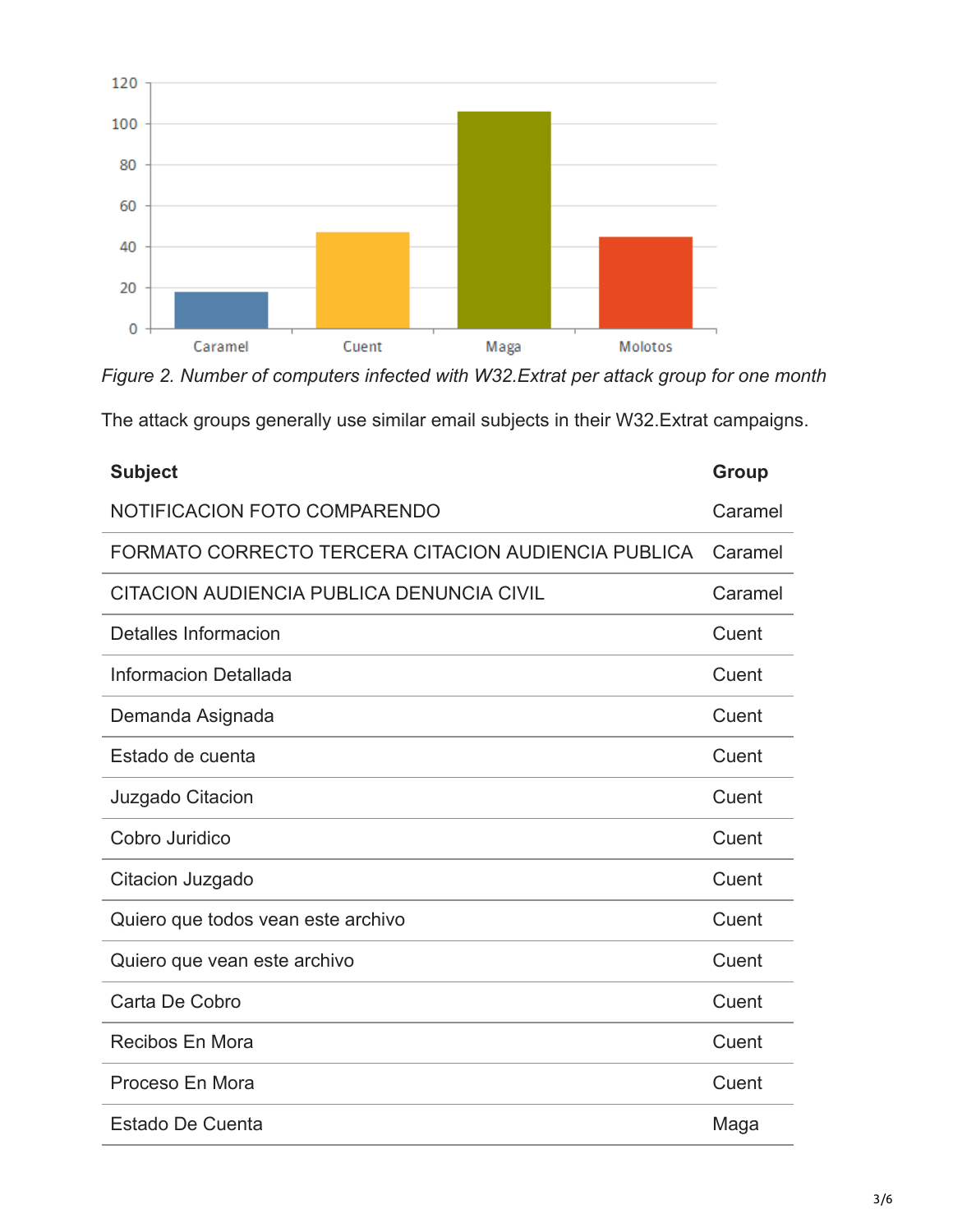| <b>Subject</b>                                               | <b>Group</b>   |
|--------------------------------------------------------------|----------------|
| Soporte de Consignacion                                      | Maga           |
| <b>COBRO JURIDICO</b>                                        | Maga           |
| Cuenta de Cobro                                              | Maga           |
| <b>Vinculados Por Corrupcion</b>                             | Maga           |
| <b>NIT SUSPENDIDO</b>                                        | <b>Molotos</b> |
| Soporte de Consignacion                                      | <b>Molotos</b> |
| Suspencion de la Inscripcion en el Registro Unico Tributario | <b>Molotos</b> |
| Invitacion a pagar de manera urgente sus Obligaciones        | <b>Molotos</b> |

*Table 1. W32.Extrat email subjects per attack group*

The email subjects usually have a legal connotation or are related to payments and tax. The contents of the messages continue with these themes and appear as legitimate emails. One example email was sent from what appeared to be a compromised email account and its subject matter was relevant to the recipient organization's industry.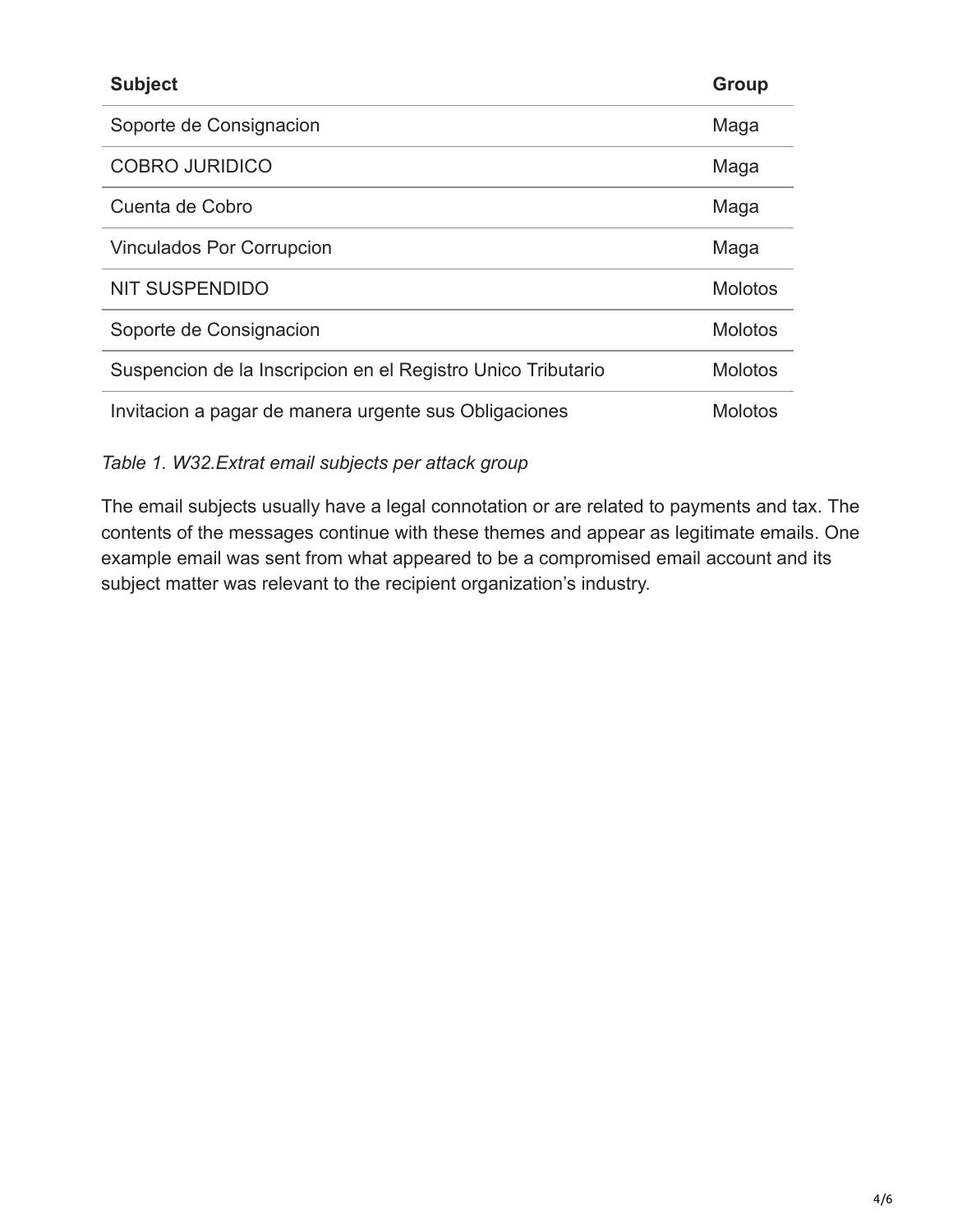

*Figure 3. An example of a malicious email with a W32.Extrat attachment, which was sent from a compromised account*

It is likely that the various attackers are based in Colombia, as they consistently use Colombian IP addresses for command and control. All of the attackers use dynamic DNS domains for their C&C infrastructure. These dynamic DNS domains resolve to IP addresses that are assigned to internet service providers (ISPs), not hosting facilities.

The lifespan of the IP addresses reflect these findings. The majority of the attackers' domains change to a new IP address in 24-hour periods, with some lasting from three to four days.

Some example hashes and domains for each group are listed in the following table.

| MD <sub>5</sub>                  | <b>C&amp;C</b> domain | <b>Group</b> |
|----------------------------------|-----------------------|--------------|
| 084299bef9f83f42b9281c9c6155a4f3 | auxilio.duckdns.org   | Maga         |